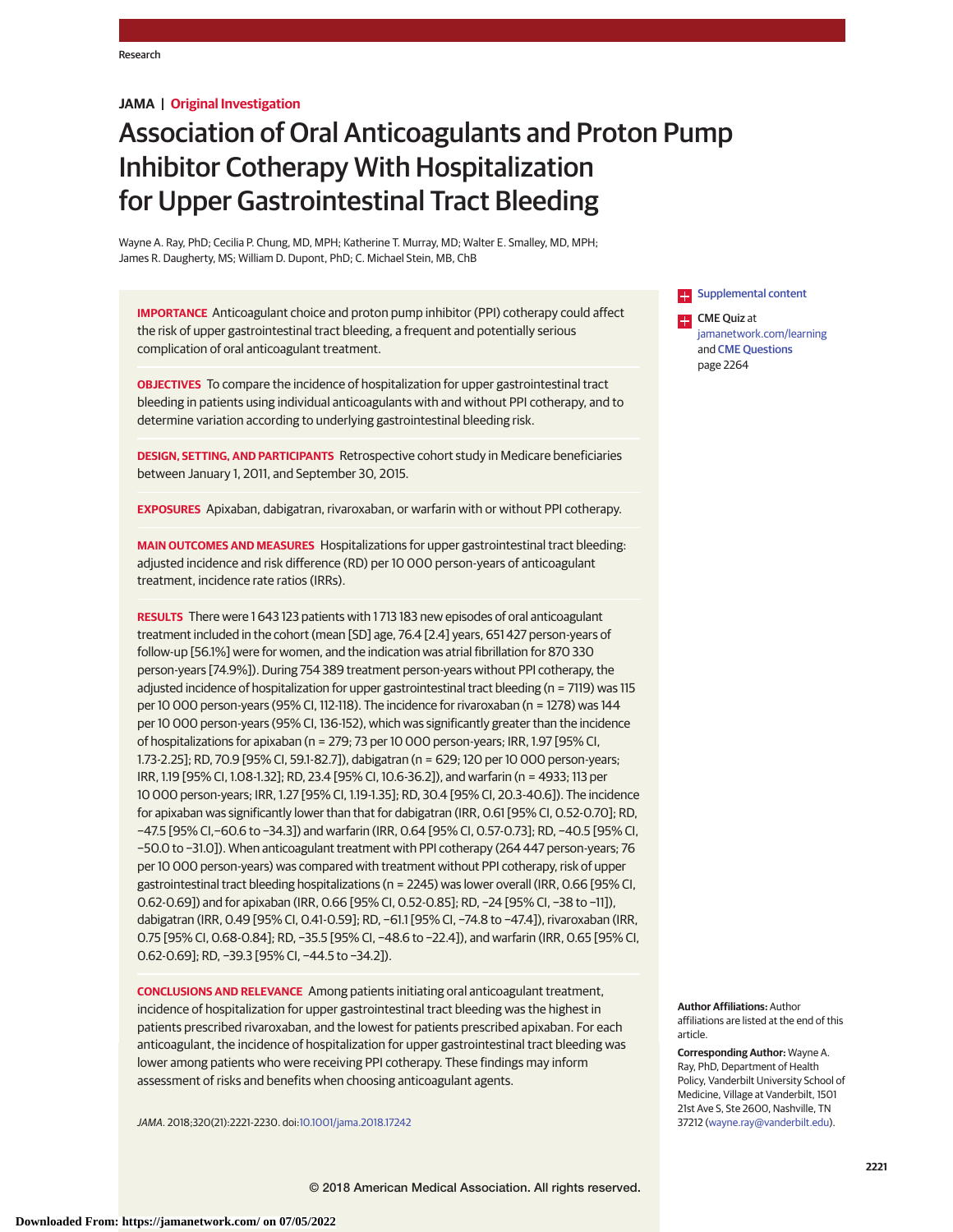The risk of major upper gastrointestinal tract bleeding, a frequent and potentially serious complication of oral anticoagulant treatment,<sup>1,2</sup> could be affected by the specific anticoagulant prescribed<sup>3</sup> and proton pump i frequent and potentially serious complication of oral anticoagulant treatment, $1,2$  could be affected by the specific anticoagulant prescribed<sup>3</sup> and proton pump inhibitor (PPI) cotherapy. $4$  In pivotal efficacy trials, non-vitamin K oral anticoagulants (NOACs) were at least as effective as warfarin for prevention of stroke, but some were associated with an increased risk of major gastrointestinal bleeding.<sup>1</sup> Although individual NOACs have not been compared in large clinical trials, observational data suggest that the incidence of serious anticoagulant-related gastrointestinal bleeding is higher in patients prescribed rivaroxaban than dabigatran<sup>5</sup> and lower in patients prescribed apixaban than other oral anticoagulants.6-8 However, the clinical importance of anticoagulant choice for patients with elevated gastrointestinal bleeding risk is unknown.

PPIs, which reduce gastric acid production, promote ulcer healing, and prevent ulcer recurrence,<sup>9</sup> could affect the relative safety of oral anticoagulants, particularly in high-risk patients. PPI cotherapy is associated with reduced incidence of upper gastrointestinal tract bleeding in patients prescribed warfarin<sup>4</sup> and dabigatran<sup>10</sup>; the absolute reduction in risk increases with the prevalence of several known risk factors for gastrointestinal bleeding.<sup>4</sup> However, whether PPI cotherapy is associated with a lower incidence of anticoagulant-related serious upper gastrointestinal tract bleeding for other NOACs or alters the relative upper gastrointestinal tract safety associated with individual oral anticoagulants is unknown.

This retrospective cohort study of Medicare beneficiaries initiating oral anticoagulant treatment sought to better define the association of individual drug choice and PPI cotherapy with upper gastrointestinal tract safety. The primary objectives were (1) to compare the incidence of serious upper gastrointestinal tract bleeding for individual anticoagulants with and without PPI cotherapy and (2) to determine how the risk associated with individual anticoagulants and PPI cotherapy varied according to the patient's risk of gastrointestinal bleeding.

## **Methods**

## Sources of Data

The study cohort was identified from computerized US Medicare beneficiary files,<sup>5</sup> which record periods of enrollment and medical care encounters for pharmacy, hospital, outpatient, and nursing home services. These files provided an efficient means to identify the cohort and obtain study data.<sup>11</sup> The study population was restricted to beneficiaries with at least 1 year of enrollment in Medicare parts A, B, and D, and no enrollment in part C (managed care; potentially less complete records of medical care encounters). The data were accessed through the Virtual Research Data Center, a cloud-based repository of deidentified Medicare files. The study was approved by the Vanderbilt University Medical Center Institutional Review Board, with waiver of informed consent.

**Question** Are anticoagulant drug choice and proton pump inhibitor (PPI) cotherapy associated with the risk of upper gastrointestinal tract bleeding in Medicare beneficiaries?

**Findings** During 754 389 person-years of anticoagulation treatment with apixaban, dabigatran, rivaroxaban, and warfarin, the risk of hospitalization for upper gastrointestinal tract bleeding was highest for rivaroxaban. The use of PPI cotherapy (264 447 person-years) was associated with a significantly lower overall risk of gastrointestinal bleeding for all anticoagulants (incidence rate ratio, 0.66).

**Meaning** Drug choice and PPI cotherapy may be important during oral anticoagulant treatment, particularly for patients with elevated risk of gastrointestinal bleeding.

Medication use was identified from pharmacy files that recorded filled prescriptions and included the dispensing date, drug, quantity, dose, and days of supply. Because of Medicare reimbursement restrictions, pharmacy files do not include information on low-dose aspirin, over-the-counter nonselective nonsteroidal anti-inflammatory drugs (NSAIDs), as well as most other over-the-counter medications. Although some PPIs are available over the counter, they are recommended at low doses and for 14-day courses up to 3 times a year [\(http://www.fda.gov/Drugs/DrugSafety/ucm245011](http://www.fda.gov/Drugs/DrugSafety/ucm245011.htm) [.htm\)](http://www.fda.gov/Drugs/DrugSafety/ucm245011.htm). Information on race was obtained from Medicare enrollment files and served as a proxy for socioeconomic and genetic factors.

#### **Cohort**

The cohort included patients at least 30 years of age initiating oral anticoagulation treatment with apixaban, dabigatran, rivaroxaban, or warfarin (patients with prescriptions for multiple drugs were not included) filled from January 1, 2011, through September 30, 2015. Edoxaban was not considered because relatively few patients started treatment with this drug during the study period. Patients had to have complete demographic information available in their Medicare files, full pharmacy benefits, and, to ensure regular contact with medical care clinicians, at least 1 outpatient visit and 1 filled prescription in the past year. Patients could not be included in the cohort if they were prescribed any oral anticoagulant in the past year (eTable 1 in [Supplement 1\)](https://jama.jamanetwork.com/article.aspx?doi=10.1001/jama.2018.17242&utm_campaign=articlePDF%26utm_medium=articlePDFlink%26utm_source=articlePDF%26utm_content=jama.2018.17242).<sup>12</sup> Exclusion criteria were end-stage renal disease, serious gastrointestinal illness predisposing to bleeding (eg, esophageal varices, gastrointestinal cancer), and bleeding-related hospitalization in the past year (eTable 1 in [Supplement 1\)](https://jama.jamanetwork.com/article.aspx?doi=10.1001/jama.2018.17242&utm_campaign=articlePDF%26utm_medium=articlePDFlink%26utm_source=articlePDF%26utm_content=jama.2018.17242).

An episode of anticoagulation treatment began on the day a patient filled their first qualifying anticoagulant prescription. Follow-up ended on whichever of the following came first: September 30, 2015; 365 days of not filling the study prescription; filling a prescription for a different oral anticoagulant; loss of Medicare enrollment; failure to meet the cohort eligibility criteria; a bleeding-related hospitalization; or death. Patients could reenter the cohort if they subsequently met the eligibility criteria before September 30, 2015.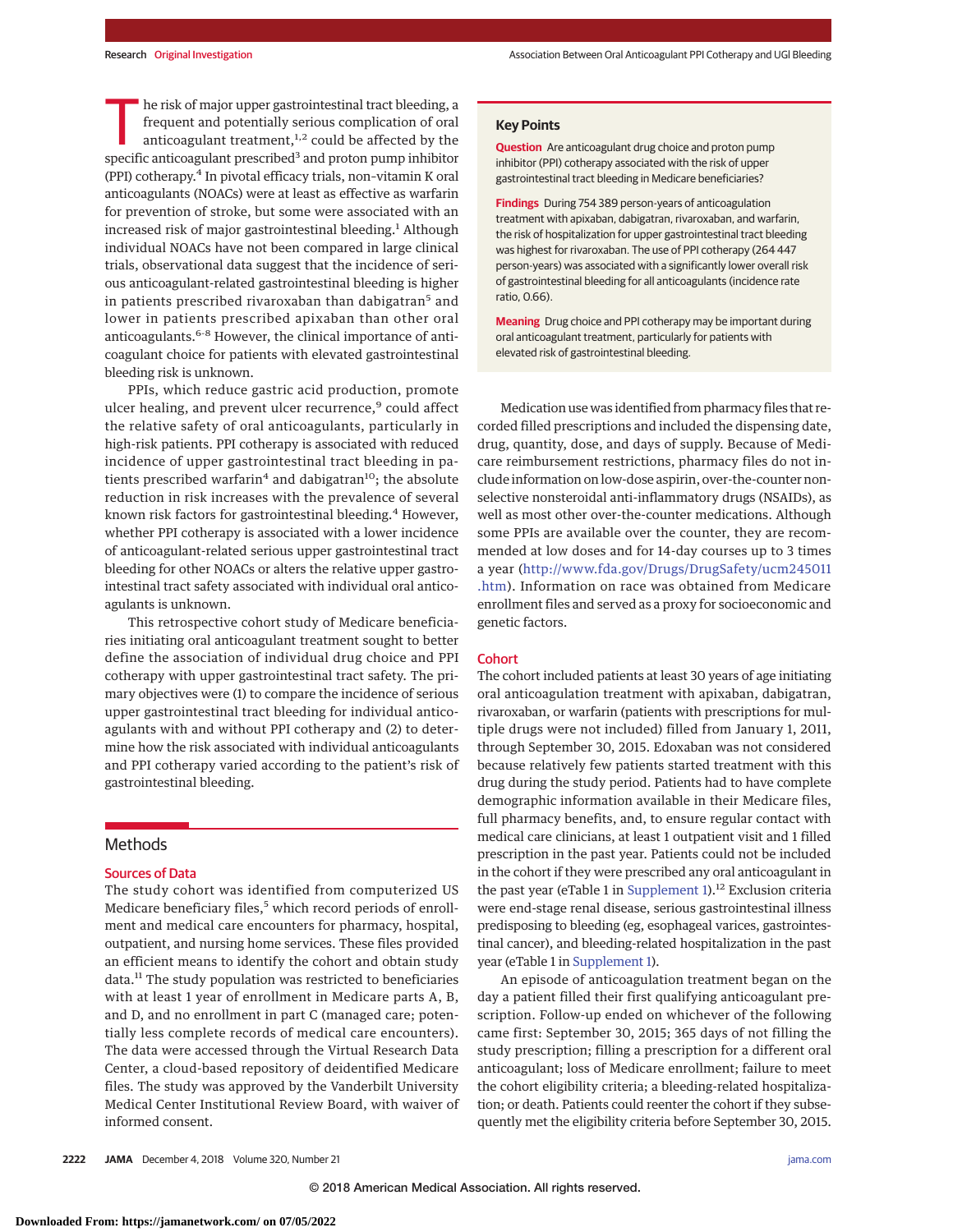## Medication Exposure

Because the association of medications included in this study with the risk of bleeding is thought to be acute, each day of study follow-up was classified according to probable study medication use, identified from filled prescriptions (eAppen-dix §2 in [Supplement 1\)](https://jama.jamanetwork.com/article.aspx?doi=10.1001/jama.2018.17242&utm_campaign=articlePDF%26utm_medium=articlePDFlink%26utm_source=articlePDF%26utm_content=jama.2018.17242). The exposure period was based on the dispensed days of supply.

Oral anticoagulant treatment during follow-up was the period during which patients were likely to have increased risk of anticoagulant-related bleeding. This period began on the date the prescription was filled, and, given potential residual anticoagulant effects, ended either 1 day (for patients prescribed apixaban, dabigatran, or rivaroxaban) or 3 days (for patients prescribed warfarin) after the end of the days of supply (eAppendix §2 in [Supplement 1\)](https://jama.jamanetwork.com/article.aspx?doi=10.1001/jama.2018.17242&utm_campaign=articlePDF%26utm_medium=articlePDFlink%26utm_source=articlePDF%26utm_content=jama.2018.17242). All cohort follow-up and study analyses were restricted to periods of oral anticoagulant treatment.

There were 3 possible categories of PPI exposure during oral anticoagulant treatment (eAppendix §2 in [Supplement 1\)](https://jama.jamanetwork.com/article.aspx?doi=10.1001/jama.2018.17242&utm_campaign=articlePDF%26utm_medium=articlePDFlink%26utm_source=articlePDF%26utm_content=jama.2018.17242). PPI cotherapy, or person-days on which the patient was likely to be taking the PPI and thus for which a gastroprotective effect was most plausible, was defined as the interval between the date a PPI prescription was filled through the end of days of supply. Former cotherapy consisted of person-days for patients who filled a PPI prescription in the past year, but whose days of supply ended and, thus, should not benefit from cotherapy. Analysis of this person-time permitted assessment of confounding by unmeasured factors associated with receiving a PPI prescription. No cotherapy was defined as persondays with no filled PPI prescription in the past year.

Other medications associated with increased risk of gastrointestinal bleeding were NSAIDs, antiplatelet drugs (eg, ticlopidine, clopidogrel, prasugrel, ticagrelor, dipyridamole, cilostazol), and other anticoagulants (eg, heparin, enoxaparin). For NSAIDs and anticoagulants, concurrent use included the interval between the date the prescription was filled through the end of the days of supply; for antiplatelet drugs that irreversibly inhibit platelet aggregation, this interval was extended 7 days (eAppendix §2 in [Supplement 1\)](https://jama.jamanetwork.com/article.aspx?doi=10.1001/jama.2018.17242&utm_campaign=articlePDF%26utm_medium=articlePDFlink%26utm_source=articlePDF%26utm_content=jama.2018.17242).

#### End Points

The primary study end point was hospitalization for upper gastrointestinal tract bleeding that was potentially preventable by PPI cotherapy (eAppendix §3 in [Supplement 1\)](https://jama.jamanetwork.com/article.aspx?doi=10.1001/jama.2018.17242&utm_campaign=articlePDF%26utm_medium=articlePDFlink%26utm_source=articlePDF%26utm_content=jama.2018.17242). This end point included bleeding related to esophagitis, peptic ulcer disease, and gastritis, and excluded bleeding unlikely to be affected by PPIs (eg, bleeding caused by a Mallory Weiss tear). Hospitalization for other gastrointestinal bleeding (eAppendix §3 in [Supplement 1\)](https://jama.jamanetwork.com/article.aspx?doi=10.1001/jama.2018.17242&utm_campaign=articlePDF%26utm_medium=articlePDFlink%26utm_source=articlePDF%26utm_content=jama.2018.17242) was analyzed as a negative outcome control.<sup>13</sup>

Bleeding-related hospitalizations were identified from the hospital admission date with a previously validated algo-rithm (eAppendix §3 in [Supplement 1\)](https://jama.jamanetwork.com/article.aspx?doi=10.1001/jama.2018.17242&utm_campaign=articlePDF%26utm_medium=articlePDFlink%26utm_source=articlePDF%26utm_content=jama.2018.17242).<sup>14</sup> The positive predictive value was 99% for all bleeding-related hospitalizations, 98% for all hospitalization for gastrointestinal bleeding, and 80% for hospitalization for upper gastrointestinal tract bleeding (eTable 2 in [Supplement 1\)](https://jama.jamanetwork.com/article.aspx?doi=10.1001/jama.2018.17242&utm_campaign=articlePDF%26utm_medium=articlePDFlink%26utm_source=articlePDF%26utm_content=jama.2018.17242). The lower positive predictive value for upper gastrointestinal tract bleeding resulted from occasional use of diagnosis codes that did not specify the site of the gastrointestinal bleeding.

# Analysis

# Covariates

Because the risk of upper gastrointestinal tract bleeding could influence both anticoagulant choice and PPI cotherapy, the analysis controlled for 85 covariates plausibly associated with the risk of hospitalization for gastrointestinal bleeding (eTable 3 in [Supplement 1;](https://jama.jamanetwork.com/article.aspx?doi=10.1001/jama.2018.17242&utm_campaign=articlePDF%26utm_medium=articlePDFlink%26utm_source=articlePDF%26utm_content=jama.2018.17242) [Supplement 2](https://jama.jamanetwork.com/article.aspx?doi=10.1001/jama.2018.17242&utm_campaign=articlePDF%26utm_medium=articlePDFlink%26utm_source=articlePDF%26utm_content=jama.2018.17242) shows codes for the study covariates). These covariates included demographic information, anticoagulant indication, time since treatment initiation, history of upper gastrointestinal tract disease or signs of bleeding, other gastrointestinal disease or symptoms, medications that affect bleeding risk, cardiovascular disease for which low-dose aspirin prophylaxis (surrogate for low-dose aspirin) is recommended, other cardiovascular conditions or risk factors, medical care encounters indicating frailty or alcohol abuse, liver disease, and recent hospitalizations or emergency department visits. Because changes in covariates (eg, initiation of NSAID use) after cohort entry were likely to be related to PPI cotherapy, these were updated for each follow-up day.

## Statistical Analysis

Time-dependent Poisson regression models with all study covariates were fit to estimate the adjusted incidence of hospitalization for gastrointestinal bleeding according to both individual anticoagulants and PPI cotherapy (eAppendix §4 in [Supplement 1\)](https://jama.jamanetwork.com/article.aspx?doi=10.1001/jama.2018.17242&utm_campaign=articlePDF%26utm_medium=articlePDFlink%26utm_source=articlePDF%26utm_content=jama.2018.17242). Because a patient could have person-time with and without PPI cotherapy as well as multiple episodes of anticoagulant treatment that were considered to be independent in the primary analysis, sensitivity analyses were performed with the patient as a random effect and with no cohort reentry (eAppendix §4 in [Supplement 1\)](https://jama.jamanetwork.com/article.aspx?doi=10.1001/jama.2018.17242&utm_campaign=articlePDF%26utm_medium=articlePDFlink%26utm_source=articlePDF%26utm_content=jama.2018.17242). Models were fit for the entire cohort with an exposure variable with levels for individual anticoagulant-PPI cotherapy combinations or, for analyses of all anticoagulants, PPI cotherapy. Incidence rate ratios (IRRs) for study comparisons were estimated from single degree-of-freedom contrasts. The adjusted incidence of hospitalization for upper gastrointestinal tract bleeding associated with anticoagulant-PPI cotherapy categories was estimated from the regression model, and, from these estimates, the risk difference (RD) was calculated by subtraction (eAppendix §4 in [Supplement 1\)](https://jama.jamanetwork.com/article.aspx?doi=10.1001/jama.2018.17242&utm_campaign=articlePDF%26utm_medium=articlePDFlink%26utm_source=articlePDF%26utm_content=jama.2018.17242). Comparisons were considered statistically significant if the 95% CIs excluded 1 (IRRs) or 0 (RDs); there was no adjustment for multiple comparisons. All statistical analyses were performed with SAS version 9.4 (SAS Institute).

## Gastrointestinal Bleeding Risk Score

Several analyses were stratified according to an internally derived integrated measure of gastrointestinal bleeding risk (eAppendix §5 in [Supplement 1\)](https://jama.jamanetwork.com/article.aspx?doi=10.1001/jama.2018.17242&utm_campaign=articlePDF%26utm_medium=articlePDFlink%26utm_source=articlePDF%26utm_content=jama.2018.17242) that included all study covariates. This measure was calculated as a disease risk score,<sup>15-17</sup> which was defined as the expected incidence of hospitalization for upper gastrointestinal tract bleeding given the study covariates (assuming warfarin treatment and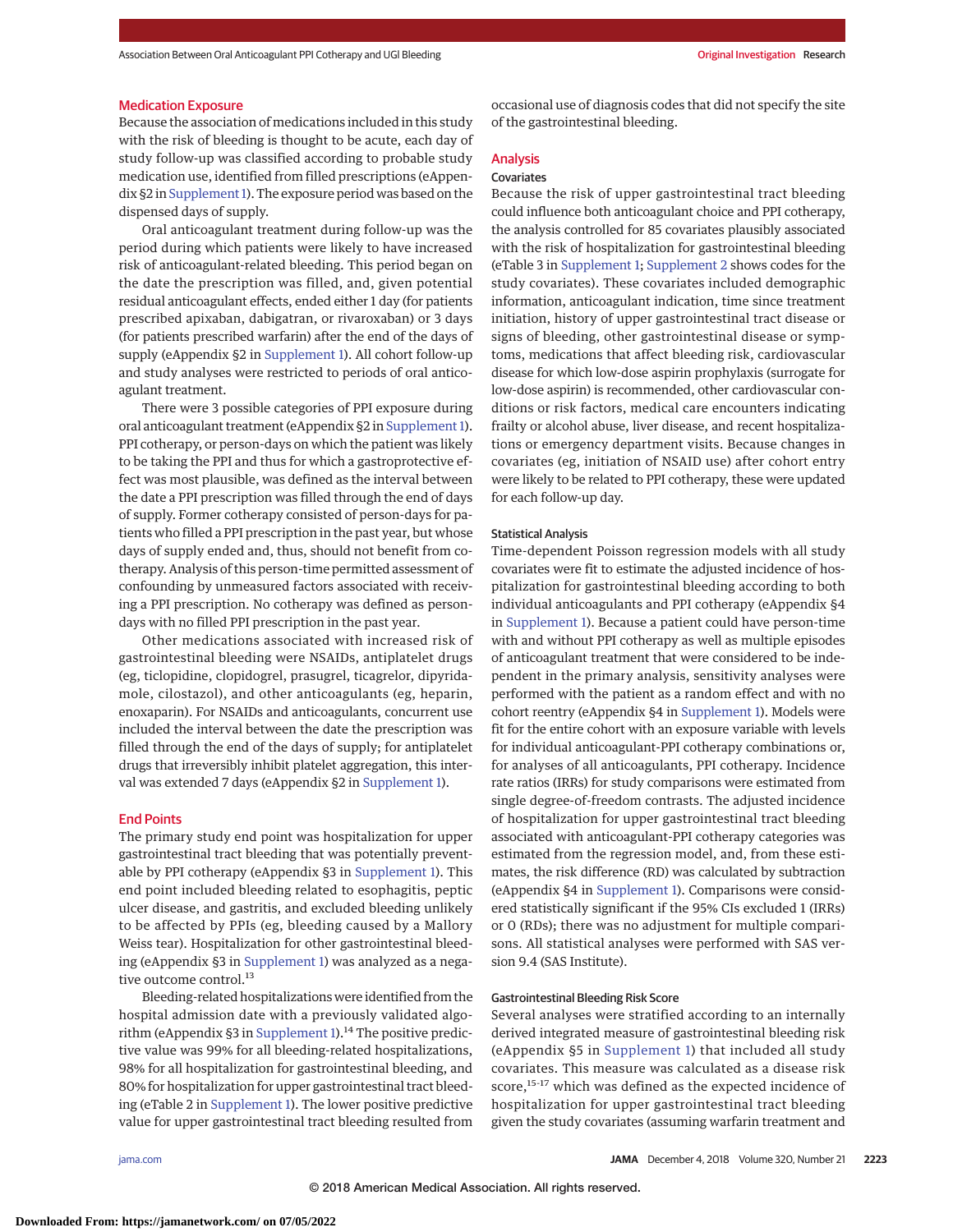no PPI cotherapy). Disease risk scores are a standard technique for risk stratification within a specific population because the covariate definitions and their weights are internally derived.<sup>18,19</sup> Consequently, the scores incorporate information from all measured patient factors and are specifically calibrated for the study end point. Scores were expressed as a risk quantile from 0 to 19, in which 0 indicates patients with an expected incidence less than the fifth percentile for the cohort, 10 indicates patients with an expected incidence in the 50th to 54th percentile, and 19 indicates patients with an expected incidence at or above the 95th percentile. The cohort was classified according to risk score deciles in the analysis of all anticoagulants and according to quartiles in the analysis for individual anticoagulants. In the former analysis, the decile-specific incidence was not adjusted for covariates because residual confounding is limited within each decile.

## Sensitivity Analyses

Sensitivity analyses assessed how key patient and treatment characteristics influenced study findings, including analysis of patients with nonvalvular atrial fibrillation and restriction of NOACs to usual doses for atrial fibrillation. Other analyses were performed to test sensitivity to statistical assumptions (eAppendix §4 in [Supplement 1\)](https://jama.jamanetwork.com/article.aspx?doi=10.1001/jama.2018.17242&utm_campaign=articlePDF%26utm_medium=articlePDFlink%26utm_source=articlePDF%26utm_content=jama.2018.17242), including considering death as a competing risk and fixing the values of covariates that were plausible causal pathway confounders at baseline. Covariate balancing was considered as an alternative to multivariable regression by propensity-score matching exposure groups according to baseline covariates. In this analysis, neither PPI cotherapy nor covariates were time-dependent, and follow-up included only the first year of anticoagulant treatment, which prevented causal pathway confounding and reduced variation in both treatment duration and censoring (eAppendix §4 in [Supplement 1\)](https://jama.jamanetwork.com/article.aspx?doi=10.1001/jama.2018.17242&utm_campaign=articlePDF%26utm_medium=articlePDFlink%26utm_source=articlePDF%26utm_content=jama.2018.17242). The potential magnitude of confounding by unmeasured factors associated with PPI cotherapy was assessed by considering the association of both former cotherapy with hospitalizations for upper gastrointestinal tract bleeding (negative exposure variant) and current cotherapy for hospitalizations for gastrointestinal bleeding at other sites (negative outcome).<sup>13</sup>

## **Results**

## **Cohort**

There were 1 643 123 patients with 1 713 183 new episodes of oral anticoagulant treatment included in the cohort and 1 161 989 person-years of follow-up; the mean (SD) age of the patients during follow-up was 76.4 (2.4) years, 651 427 person-years of follow-up (56.1%) were for women, and the indication was atrial fibrillation for 870 330 person-years (74.9%). Cohort follow-up included 754 389 person-years of anticoagulant treatment without PPI cotherapy (apixaban, 43 970; dabigatran, 79 739; rivaroxaban, 114 168; and warfarin, 516 512) and 264 447 person-years with PPI cotherapy (apixaban, 14 989; dabigatran, 26 572; rivaroxaban, 38 958; and warfarin, 183 929).

For each individual oral anticoagulant, patients with PPI cotherapy had a higher prevalence of risk factors for gastrointestinal bleeding (Table 1; eTable 4 in [Supplement 1\)](https://jama.jamanetwork.com/article.aspx?doi=10.1001/jama.2018.17242&utm_campaign=articlePDF%26utm_medium=articlePDFlink%26utm_source=articlePDF%26utm_content=jama.2018.17242). These patients were more likely to have recent initiation of anticoagulant treatment, a history of upper gastrointestinal tract disease or signs of bleeding, and use of medications that increase the risk of bleeding. Thus, patients with PPI cotherapy had an increase of 1 decile in the gastrointestinal bleeding risk score. Regardless of PPI cotherapy, patients receiving apixaban treatment had the highest gastrointestinal bleeding risk scores, and patients receiving dabigatran treatment had the lowest scores.

## Individual Anticoagulant and PPI Cotherapy

In patients receiving anticoagulant treatment without PPI cotherapy, the adjusted incidence of hospitalization for upper gastrointestinal tract bleeding (n = 7119) was 115 per 10 000 person-years (95% CI, 112-118). The incidence for rivaroxaban (144 per 10 000 person-years [95% CI, 136-152]) was significantly greater than the incidence for apixaban (73 per 10 000 person-years; IRR, 1.97 [95% CI, 1.73-2.25]; RD, 70.9 [95% CI, 59.1-82.7]), dabigatran (120 per 10 000 person-years; IRR, 1.19 [95% CI, 1.08-1.32]; RD, 23.4 [95% CI, 10.6-36.2]), and warfarin (113 per 10 000 person-years; IRR, 1.27 [95% CI, 1.19-1.35]; RD, 30.4 [95% CI, 20.3-40.6]) (Figure 1 and Table 2). The incidence of hospitalization for upper gastrointestinal tract bleeding in patients prescribed apixaban was significantly lower than the incidence for patients prescribed dabigatran (IRR, 0.61 [95% CI, 0.52-0.70]; RD, −47.5 [95% CI, −60.6 to −34.3]) and warfarin (IRR, 0.64 [95% CI, 0.57-0.73]; RD, −40.5 [95% CI, −50.0 to −31.0]).

For patients receiving anticoagulant treatment with PPI cotherapy, the adjusted incidence of hospitalization for upper gastrointestinal tract bleeding (n = 2245; 76 per 10 000 person-years) was lower than the incidence in patients receiving treatment without PPI cotherapy (IRR, 0.66 [95% CI, 0.62-0.69]; RD, −39.5 [95% CI, −44.4 to −35.0]). With PPI cotherapy, the incidence of hospitalization for upper gastrointestinal tract bleeding was significantly lower for each individual anticoagulant (Figure 1 and Table 2). The lower incidence was most pronounced with dabigatran (IRR, 0.49 [95% CI, 0.41-0.59]; RD, −61.1 [95% CI, −74.8 to −47.4]) and least pronounced with rivaroxaban (IRR, 0.75 [95% CI, 0.68-0.84]; RD, −35.5 [95% CI, −48.6 to −22.4]). For patients receiving PPI cotherapy, the incidence of hospitalization for upper gastrointestinal tract bleeding during treatment with rivaroxaban was significantly greater than during treatment with the other anticoagulants. However, the incidence during treatment with apixaban and dabigatran did not differ significantly.

## Gastrointestinal Bleeding Risk

The risk of hospitalization for upper gastrointestinal tract bleeding was greater for higher deciles of the gastrointestinal bleeding risk score (Figure 2). For patients with no PPI cotherapy, the respective decile-specific incidences for the lowest and highest deciles were 15 (95% CI, 13-18) and 397 (95% CI, 381-414) per 10 000 person-years. There was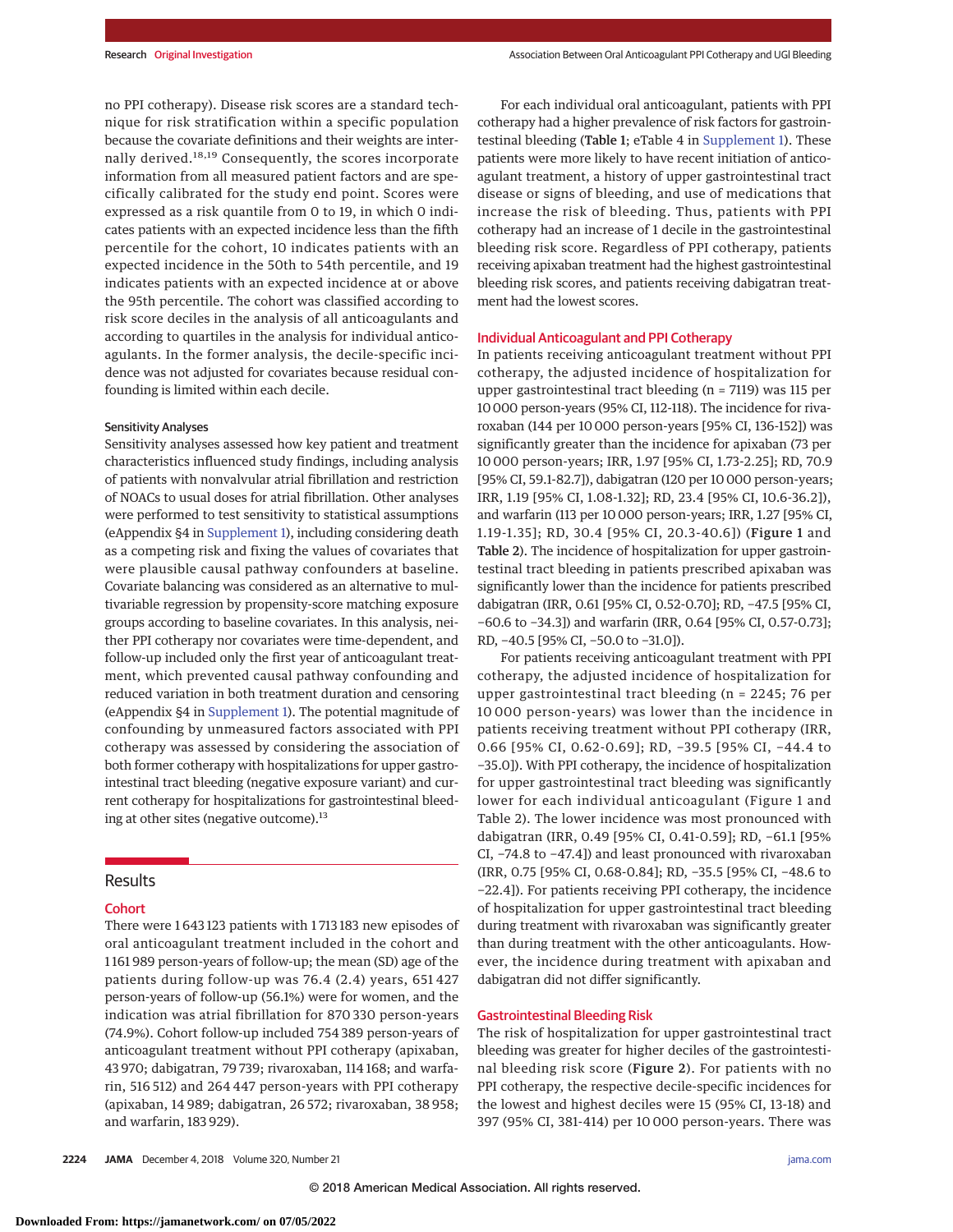|                                                                       | No PPI Cotherapy |                             |               |                                                                                                                    | <b>PPI Cotherapy</b> |                                         |                           |                                                        |  |
|-----------------------------------------------------------------------|------------------|-----------------------------|---------------|--------------------------------------------------------------------------------------------------------------------|----------------------|-----------------------------------------|---------------------------|--------------------------------------------------------|--|
| <b>Patient Characteristic</b>                                         | Apixaban         | Dabigatran                  | Rivaroxaban   | Warfarin                                                                                                           | Apixaban             | Dabigatran                              | Rivaroxaban               | Warfarin                                               |  |
| Patients, No.                                                         | 84135            | 74719                       | 231434        | 668 519                                                                                                            | 23326                | 18658                                   | 52774                     | 144914                                                 |  |
| New episodes of anticoagulant<br>treatment, No.                       | 89452            | 77514                       | 242 201       | 694 192                                                                                                            | 24952                | 19471                                   | 55759                     | 151167                                                 |  |
| Person-years of follow-up                                             | 43 970           | 79739                       | 114 168       | 516512                                                                                                             | 14989                | 26 5 72                                 | 38958                     | 183929                                                 |  |
| Overall GI bleeding risk score,<br>mean $(SD)^b$                      | 9.4(1.5)         | 7.4(1.6)                    | 8.5(1.5)      | 8.9(1.5)                                                                                                           | 11.2(1.2)            | 9.6(1.4)                                | 10.5(1.2)                 | 10.8(1.3)                                              |  |
| Covariate, person-years (%)                                           |                  |                             |               |                                                                                                                    |                      |                                         |                           |                                                        |  |
| Age, y                                                                |                  |                             |               |                                                                                                                    |                      |                                         |                           |                                                        |  |
| < 65                                                                  | 1266(2.9)        | 2644(3.3)                   | 6550 (5.7)    | 43 834 (8.5)                                                                                                       | 776(5.2)             | 1598 (6.0)                              | 3816 (9.8)                | 23 549 (12.8)                                          |  |
| $65 - 74$                                                             |                  | 14 100 (32.1) 26 624 (33.4) |               | 40 371 (35.4) 154 485 (29.9)                                                                                       | 4674 (31.2)          |                                         | 8415 (31.7) 13 051 (33.5) | 53 138 (28.9)                                          |  |
| $75 - 84$                                                             |                  | 18 482 (42.0) 35 343 (44.3) |               | 46 443 (40.7) 206 839 (40.0)                                                                                       |                      | 6131 (40.9) 11 343 (42.7) 14 988 (38.5) |                           | 68 210 (37.1)                                          |  |
| $\geq 85$                                                             |                  | 10 122 (23.0) 15 128 (19.0) |               | 20 804 (18.2) 111 354 (21.6)                                                                                       | 3408 (22.7)          | 5217 (19.6)                             | 7103 (18.2)               | 39 031 (21.2)                                          |  |
| Year of cohort entry                                                  |                  |                             |               |                                                                                                                    |                      |                                         |                           |                                                        |  |
| 2011                                                                  | $\mathbf{0}$     | 37 585 (47.1)               | 347(0.3)      | 173 923 (33.7)                                                                                                     | 0                    | 11888 (44.7)                            | 91(0.2)                   | 61 136 (33.2)                                          |  |
| 2012                                                                  | $\mathbf{0}$     | 23 543 (29.5)               |               | 20 856 (18.3) 150 919 (29.2)                                                                                       | $\overline{0}$       | 8238 (31.0)                             | 6504 (16.7)               | 53 808 (29.3)                                          |  |
| 2013                                                                  |                  | 8419 (19.1) 11 484 (14.4)   |               | 41 697 (36.5) 106 493 (20.6)                                                                                       | 2846 (19.0)          |                                         | 3958 (14.9) 14 609 (37.5) | 38 661 (21.0)                                          |  |
| 2014                                                                  | 23 342 (53.1)    | 5828 (7.3)                  | 39 372 (34.5) | 65 975 (12.8)                                                                                                      | 7916 (52.8)          | 2039(7.7)                               | 13756 (35.3)              | 23 747 (12.9)                                          |  |
| 2015                                                                  | 12 209 (27.8)    | 1299(1.6)                   | 11 896 (10.4) | 19 202 (3.7)                                                                                                       | 4226 (28.2)          | 449 (1.7)                               | 3996 (10.3)               | 6578 (3.6)                                             |  |
| Sex                                                                   |                  |                             |               |                                                                                                                    |                      |                                         |                           |                                                        |  |
| Male                                                                  |                  | 20 805 (47.3) 40 156 (50.4) |               | 54 290 (47.6) 238 058 (46.1)                                                                                       |                      | 6108 (40.7) 11 136 (41.9) 15 537 (39.9) |                           | 69424 (37.7)                                           |  |
| Female                                                                |                  | 23 165 (52.7) 39 583 (49.6) |               | 59 878 (52.4) 278 454 (53.9)                                                                                       |                      |                                         |                           | 8881 (59.3) 15 436 (58.1) 23 421 (60.1) 114 505 (62.3) |  |
| Medicaid enrollment                                                   |                  | 6099 (13.9) 12 544 (15.7)   |               | 20 124 (17.6) 116 092 (22.5)                                                                                       | 4103 (27.4)          |                                         | 8650 (32.6) 13 495 (34.6) | 69 584 (37.8)                                          |  |
| Race                                                                  |                  |                             |               |                                                                                                                    |                      |                                         |                           |                                                        |  |
| White                                                                 |                  |                             |               | 40 715 (92.6) 74 067 (92.9) 104 235 (91.3) 464 306 (89.9) 13 684 (91.3) 23 967 (90.2) 34 555 (88.7) 162 002 (88.1) |                      |                                         |                           |                                                        |  |
| <b>Black</b>                                                          | 1659(3.8)        | 2474(3.1)                   | 5363 (4.7)    | 35 515 (6.9)                                                                                                       | 638 (4.3)            | 1058 (4.0)                              | 2179(5.6)                 | 14 492 (7.9)                                           |  |
| Other or unknown                                                      | 1596 (3.6)       | 3198 (4.0)                  | 4569 (4.0)    | 16692(3.2)                                                                                                         | 667(4.5)             | 1546 (5.8)                              | 2224(5.7)                 | 7434 (4.0)                                             |  |
| Nursing home residence<br>past year <sup>c</sup>                      | 2061(4.7)        | 2388 (3.0)                  | 6065(5.3)     | 38 948 (7.5)                                                                                                       | 1127(7.5)            | 1461(5.5)                               | 3337 (8.6)                | 21873 (11.9)                                           |  |
| <b>Atrial fibrillation</b>                                            |                  | 40 376 (91.8) 76 438 (95.9) |               | 89 772 (78.6) 367 933 (71.2) 13 633 (91.0) 25 381 (95.5) 29 297 (75.2) 126 252 (68.6)                              |                      |                                         |                           |                                                        |  |
| ≤90 d of anticoagulant treatment 15 561 (35.4) 13 887 (17.4)          |                  |                             |               | 33 463 (29.3) 114 031 (22.1)                                                                                       | 5217 (34.8)          |                                         | 4284 (16.1) 10 785 (27.7) | 37 645 (20.5)                                          |  |
| Comorbidity <sup>c</sup>                                              |                  |                             |               |                                                                                                                    |                      |                                         |                           |                                                        |  |
| Signs of bleeding or history<br>of upper GI disease                   |                  | 9367 (21.3) 15 224 (19.1)   |               | 26 986 (23.6) 141 403 (27.4)                                                                                       |                      | 6266 (41.8) 10 504 (39.5) 17 370 (44.6) |                           | 86 234 (46.9)                                          |  |
| Other GI symptoms or disease <sup>d</sup> 16 796 (30.5) 26 827 (28.5) |                  |                             |               | 44 683 (33.1) 218 047 (38.0) 10 512 (41.5) 16 853 (37.8) 27 627 (44.5) 129 768 (48.9)                              |                      |                                         |                           |                                                        |  |
| Non-GI bleeding/abnormal<br>coagulation profile <sup>e</sup>          | 4680 (10.6)      | 8452 (10.6)                 | 15 027 (13.2) | 92 511 (17.9)                                                                                                      | 1871(12.5)           | 3145 (11.8)                             | 5971 (15.3)               | 40 571 (22.1)                                          |  |
| Medications that increase<br>risk of bleeding <sup>f</sup>            | 4590 (10.4)      | 6949 (8.7)                  | 11 400 (10.0) | 51 580 (10.0)                                                                                                      | 2258 (15.1)          | 3663 (13.8)                             | 5764 (14.8)               | 24 967 (13.6)                                          |  |
| Medications that may increase                                         | 5575 (12.7)      | 9677(12.1)                  | 15 900 (13.9) | 82 815 (16.0)                                                                                                      | 3261 (21.8)          | 5804 (21.8)                             | 9587 (24.6)               | 49 500 (26.9)                                          |  |

Abbreviations: ED, emergency department; GI, gastrointestinal.

<sup>a</sup> The covariates are determined for every person-day of follow-up. Thus, for categorical variables, the proportion of follow-up person-days in the specific category is shown. The covariate distributions for the 143 152 person-years of former PPI cotherapy are not shown.

<sup>b</sup> The GI bleeding risk score is the expected incidence of upper hospitalization for GI bleeding given the study covariates, expressed as a quantile between 0 and 19. A score of 0 represents patients with lowest expected and a score of 19 represents patients with the highest.

<sup>c</sup> All comorbidities defined 365 days before the day of follow-up being classified, except for current medication use, which is defined as probable use on the follow-up day being classified. Each line presents a composite of several more specific comorbidities. The constituent covariates for each line and their distributions are presented in eTable 4 in [Supplement 1.](https://jama.jamanetwork.com/article.aspx?doi=10.1001/jama.2018.17242&utm_campaign=articlePDF%26utm_medium=articlePDFlink%26utm_source=articlePDF%26utm_content=jama.2018.17242)

d Epigastric or abdominal pain, gastroesophageal reflux or dyspepsia, use of histamine<sub>2</sub> receptor antagonist, lower GI disease, lower GI symptoms.

<sup>e</sup> ICD-9-CM diagnosis of 790.92.

20 504 (46.6) 41 920 (52.6) 50 151 (43.9) 236 518 (45.8) 7681 (51.2) 15 572 (58.6) 19 076 (49.0) 94 859 (51.6)

18 953 (43.1) 25 299 (31.7) 49 404 (43.3) 237 819 (46.0) 7816 (52.1) 11 113 (41.8) 20 597 (52.9) 104 394 (56.8)

Other cardiovascular diseasei 31 642 (72.0) 55 880 (70.1) 79 846 (69.9) 394 430 (76.4) 12 036 (80.3) 21 265 (80.0) 30 978 (79.5) 154 115 (83.8) Frailtyj 12 661 (28.8) 20 523 (25.7) 35 438 (31.0) 185 511 (35.9) 6007 (40.1) 10 231 (38.5) 16 919 (43.4) 89 622 (48.7)

> $f$  Nonsteroidal anti-inflammatory drugs, P2Y<sub>12</sub> inhibitors, dipyridamole, cilostazole, voraxapar.

- <sup>g</sup> Cyclooxygenase-2 inhibitors, other anticoagulants, systemic corticosteroids, selective serotonin reuptake inhibitors, antibiotics.
- h Myocardial infarction, revascularization, thrombotic stroke, transient ischemic attacks.
- <sup>i</sup> Examples include hemorrhagic stroke, heart failure peripheral vascular disease, diabetes.
- <sup>j</sup> Indications of frailty or other conditions that indicate vulnerable patients included falls or mobility impairment, fecal or urinary incontinence, malnutrition, home oxygen, alcohol-related conditions, and liver disease.
- <sup>k</sup> Defined as hospitalization for any reason or an ED visit that resulted in a GI-related diagnosis.

risk of bleeding<sup>g</sup> Meets criteria for low-dose aspirin prophylaxish

Any hospitalization or GI-related ED visit<sup>k</sup>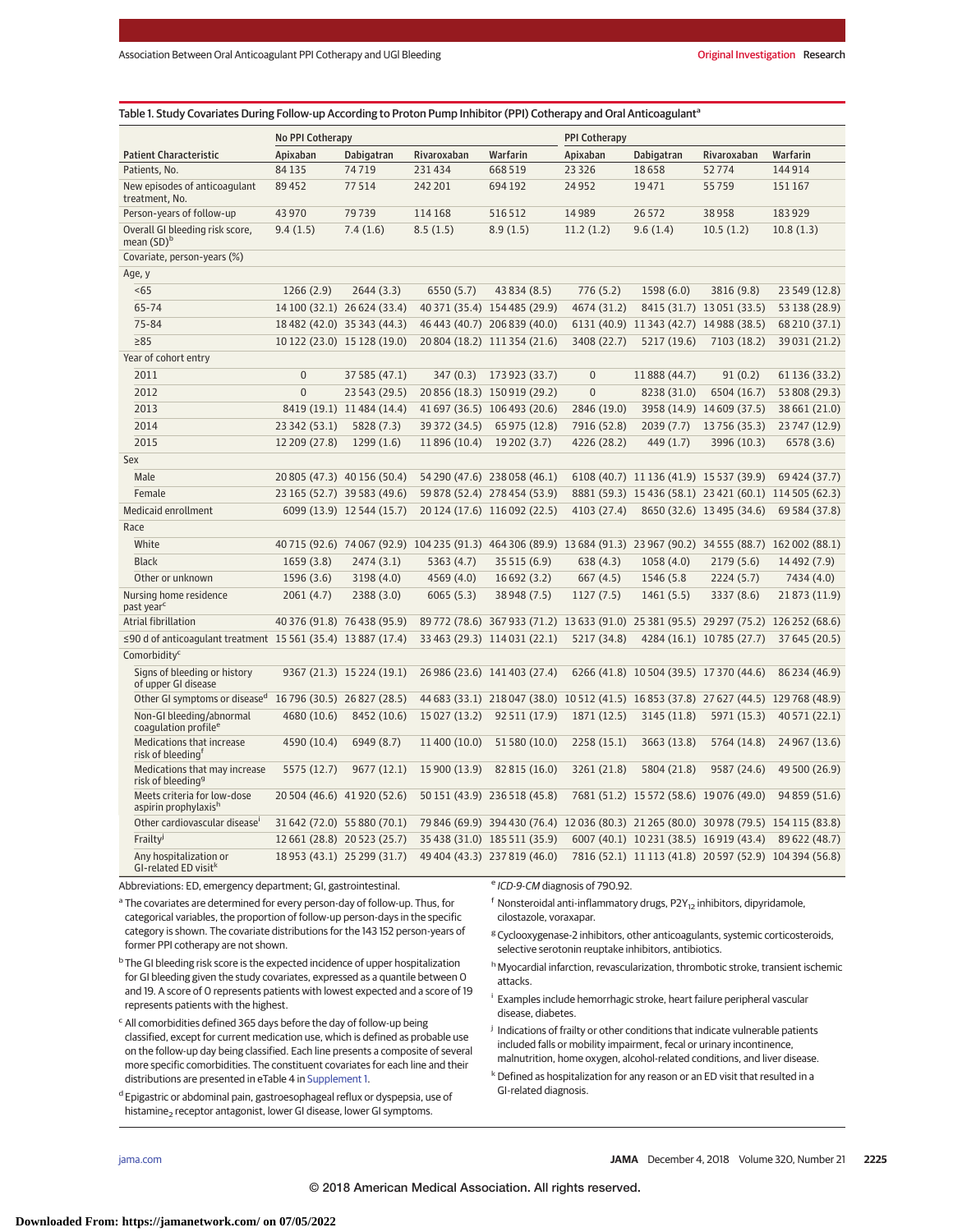Figure 1. Adjusted Incidence of Hospitalization for Upper Gastrointestinal (GI) Tract Bleeding by Individual Oral Anticoagulants<sup>a</sup>



IRR indicates incidence rate ratio; PPI, proton pump inhibitor; RD, rate difference per 10 000 person-years. Error bars indicate 95% CIs.

<sup>a</sup> Adjusted for all covariates listed in eTable 3 in [Supplement 1.](https://jama.jamanetwork.com/article.aspx?doi=10.1001/jama.2018.17242&utm_campaign=articlePDF%26utm_medium=articlePDFlink%26utm_source=articlePDF%26utm_content=jama.2018.17242)

Table 2. Comparative Incidence of Hospitalization for Upper Gastrointestinal Tract Bleeding for Individual Oral Anticoagulants According to PPI Cotherapy<sup>a</sup>

|                                                                                                                                                                                                               | No PPI Cotherapy               |              |                                                        |                                                                                                                                                                                   | <b>PPI Cotherapy</b>           |              |                                                        |  |  |
|---------------------------------------------------------------------------------------------------------------------------------------------------------------------------------------------------------------|--------------------------------|--------------|--------------------------------------------------------|-----------------------------------------------------------------------------------------------------------------------------------------------------------------------------------|--------------------------------|--------------|--------------------------------------------------------|--|--|
|                                                                                                                                                                                                               | <b>Hospitalizations</b>        | Person-vears | Adjusted incidence/<br>10 000 person-years<br>(95% CI) |                                                                                                                                                                                   | <b>Hospitalizations</b>        | Person-vears | Adjusted incidence/<br>10 000 person-years<br>(95% CI) |  |  |
| Apixaban                                                                                                                                                                                                      | 279                            | 43970        | 72.9 (64.5 to 82.3)                                    |                                                                                                                                                                                   | 85                             | 14989        | 48.5 (39.1 to 60.1)                                    |  |  |
| Dabigatran                                                                                                                                                                                                    | 629                            | 79739        | 120.4 (111.0 to 130.5)                                 |                                                                                                                                                                                   | 143                            | 26572        | 59.2 (50.2 to 69.9)                                    |  |  |
| Rivaroxaban                                                                                                                                                                                                   | 1278                           | 114 168      | 143.8 (135.6 to 152.4)                                 |                                                                                                                                                                                   | 453                            | 38958        | 108.3 (98.5 to 119.0)                                  |  |  |
| Warfarin                                                                                                                                                                                                      | 4933                           | 516512       | 113.3 (109.9 to 116.9)                                 |                                                                                                                                                                                   | 1564                           | 183929       | 74.0 (70.2 to 78.0)                                    |  |  |
|                                                                                                                                                                                                               | RD (95% CI)                    | IRR (95% CI) |                                                        |                                                                                                                                                                                   | RD (95% CI)                    | IRR (95% CI) |                                                        |  |  |
| Apixaban vs                                                                                                                                                                                                   |                                |              |                                                        |                                                                                                                                                                                   |                                |              |                                                        |  |  |
| Dabigatran                                                                                                                                                                                                    | $-47.5$ (-60.6 to $-34.3$ )    |              | $0.61$ (0.52 to 0.70)                                  |                                                                                                                                                                                   | $-10.8$ ( $-25.1$ to 3.5)      |              | $0.82$ (0.62 to 1.07)                                  |  |  |
| Rivaroxaban                                                                                                                                                                                                   | $-70.9$ (-82.7 to $-59.1$ )    |              | $0.51$ (0.44 to 0.58)                                  |                                                                                                                                                                                   | $-59.8$ ( $-74.4$ to $-45.2$ ) |              | $0.45$ (0.35 to 0.56)                                  |  |  |
| Warfarin                                                                                                                                                                                                      | $-40.5$ ( $-50.0$ to $-31.0$ ) |              | $0.64$ (0.57 to 0.73)                                  |                                                                                                                                                                                   | $-25.6$ ( $-36.7$ to $-14.4$ ) |              | $0.65$ (0.52 to 0.82)                                  |  |  |
| Dabigatran ys                                                                                                                                                                                                 |                                |              |                                                        |                                                                                                                                                                                   |                                |              |                                                        |  |  |
| Rivaroxaban                                                                                                                                                                                                   | $-23.4$ ( $-36.2$ to $-10.6$ ) |              | $0.84$ (0.76 to 0.92)                                  |                                                                                                                                                                                   | $-49.0$ ( $-63.2$ to $-34.9$ ) |              | $0.55(0.45 \text{ to } 0.66)$                          |  |  |
| Warfarin                                                                                                                                                                                                      | $7.0$ (-3.3 to 17.3)           |              | $1.06$ (0.98 to 1.16)                                  |                                                                                                                                                                                   | $-14.8$ ( $-25.3$ to $-4.3$ )  |              | $0.80$ (0.67 to 0.95)                                  |  |  |
| Rivaroxaban vs                                                                                                                                                                                                |                                |              |                                                        |                                                                                                                                                                                   |                                |              |                                                        |  |  |
| Warfarin                                                                                                                                                                                                      | 30.4 (20.3 to 40.6)            |              | $1.27(1.19 \text{ to } 1.35)$                          |                                                                                                                                                                                   | 34.2 (23.3 to 45.2)            |              | 1.46 $(1.31 \text{ to } 1.63)$                         |  |  |
| Abbreviations: IRR, incidence rate ratio; PPI, proton-pump inhibitor; RD, risk<br>difference per 10 000 person-years.<br><sup>a</sup> The IRRs and RDs are adjusted for 85 covariates included in eTable 3 in |                                |              |                                                        | Supplement 1. IRR < 1 and RD < 0 indicate that the incidence of hospitalization<br>for upper gastrointestinal tract bleeding was lower for the first drug<br>than for the second. |                                |              |                                                        |  |  |

a significant protective association between PPI cotherapy and the risk of hospitalization for upper intestinal tract bleeding for all patients except those in the lowest risk decile. The difference in absolute incidence increased with increasing risk, from an RD of −0.4 hospitalizations per 10 000 person-years (95% CI, −6.4 to 5.7) for the lowest decile to −117.5 per 10 000 person-year (95% CI, −141.8 to −93.3) for the highest decile. When patients in decile 10 and decile 1 were compared (eTable 5 in [Supplement 1\)](https://jama.jamanetwork.com/article.aspx?doi=10.1001/jama.2018.17242&utm_campaign=articlePDF%26utm_medium=articlePDFlink%26utm_source=articlePDF%26utm_content=jama.2018.17242), the former more often were of advanced age, were enrolled in Medicaid, resided in a nursing home, recently started anticoagulant therapy, had a history of upper gastrointestinal tract disease or signs of bleeding, used medications that increase bleeding risk, were eligible for aspirin prophylaxis, had other cardiovascular disease, met criteria for frailty, and were hospitalized or had a gastrointestinal-related emergency department visit in the past year.

The absolute difference between rivaroxaban and apixaban in the adjusted incidence of hospitalization for upper gastrointestinal tract bleeding was greater in patients with higher gastrointestinal bleeding risk scores, regardless of PPI cotherapy (Figure 3). Patients in the upper risk quartile without PPI cotherapy who were prescribed rivaroxaban or apixaban had 327 (95% CI, 302-355) and 162 (95% CI, 137- 190) hospitalizations per 10 000 person-years, respectively (RD, 165.7 [95% CI, 129.7-201.7]). For patients receiving PPI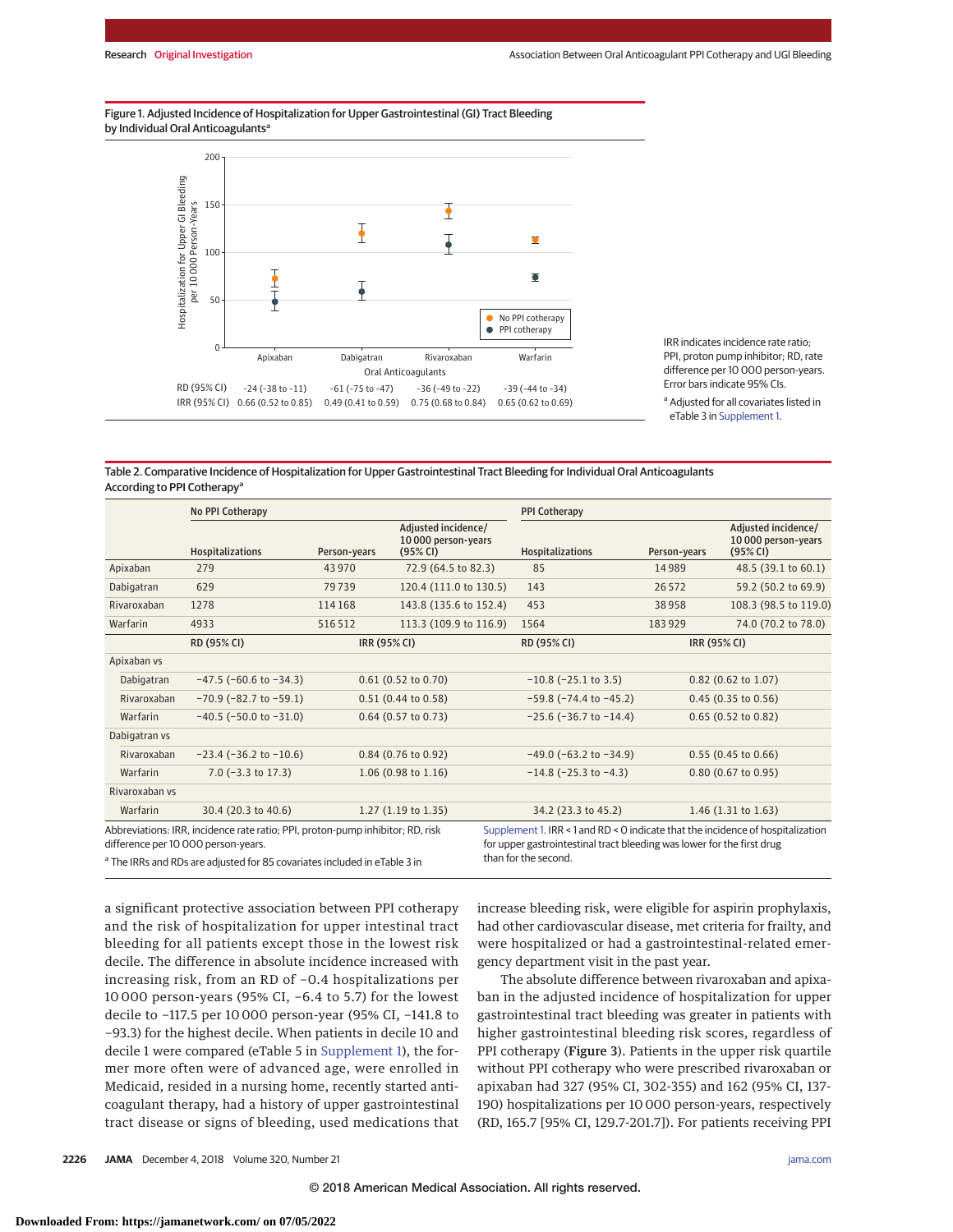Figure 2. Unadjusted Incidence of Hospitalization for Upper Gastrointestinal (GI) Tract Bleeding With and Without Proton-Pump Inhibitor (PPI) Cotherapy by Gastrointestinal Bleeding Risk Score



The gastrointestinal bleeding risk score is the expected incidence of hospitalization for upper gastrointestinal tract bleeding given the study covariates, expressed as a quantile from 0 to 19, with 0 indicating the lowest incidence and 19 indicating the highest. The decile-specific incidence is not adjusted for covariates because residual confounding is limited within each decile. IRR indicates incidence rate ratio; RD, risk difference. Error bars indicate 95% CIs.

cotherapy, the adjusted incidences per 10 000 person-years for rivaroxaban and apixaban were 258 (95% CI, 230-289) and 120 (95% CI, 93-153), respectively (RD, 138.0 [95% CI, 96.7-179.3]). When rivaroxaban treatment without PPI cotherapy was compared with apixaban treatment with PPI cotherapy, the difference was 208 hospitalizations per 10 000 person-years (95% CI, 169-247).

For patients in the upper quartile of the gastrointestinal bleeding risk score, the association between PPI cotherapy and reduced incidence of hospitalization for upper gastrointestinal tract bleeding was greatest for dabigatran (Figure 3). The adjusted incidence per 10 000 person-years was 299 (95% CI, 265-337) without cotherapy compared with 139 (95% CI, 112-171) with cotherapy (RD, −160.7 [−206.6 to −114.8]).

## Sensitivity Analyses

Analyses that assessed the sensitivity of study results to changes in either the study population or the statistical methods (eTable 6 in [Supplement 1\)](https://jama.jamanetwork.com/article.aspx?doi=10.1001/jama.2018.17242&utm_campaign=articlePDF%26utm_medium=articlePDFlink%26utm_source=articlePDF%26utm_content=jama.2018.17242) focused on 2 key comparisons: apixaban vs rivaroxaban in patients not receiving PPI cotherapy and PPI cotherapy vs no cotherapy for all anticoagulants. For the first comparison, the IRR and RD from the primary analysis were 0.51 (95% CI, 0.44-0.58) and −71 (95% CI, −83 to −59), respectively; the sensitivity analyses had IRRs between 0.45 (95% CI, 0.39-0.53) and 0.55 (95% CI, 0.47-0.65) and RDs between −93 (95% CI, −109 to −77) and −63 (95% CI, −74 to −53). For the second comparison, the IRR and RD from the primary analysis were 0.66 (95% CI, 0.620.69) and −39 (95% CI, −44 to −35), respectively; the sensitivity analyses had IRRs between 0.64 (95% CI, 0.60-0.69) and 0.71 (95% CI, 0.66-0.75) and RDs between −48 (95% CI, −59 to −38) and −33 (95% CI, −37 to −29).

## **Discussion**

In this large population-based study of new episodes of oral anticoagulant treatment, the incidence of hospitalizations for upper gastrointestinal tract bleeding was the highest for patients prescribed rivaroxaban and the lowest for patients prescribed apixaban, which is consistent with previous studies.<sup>5-8,20</sup> Because rivaroxaban is given as a single daily dose intended to maintain 24-hour therapeutic levels, the relative peak plasma concentrations are higher than those for other oral anticoagulants. $^{21}$  The steep rise of the risk of bleeding associated with increased NOAC concentration<sup>22</sup> may explain the elevated risk of hospitalization for upper gastrointestinal tract bleeding.

PPI cotherapy was associated with a lower incidence of hospitalization for upper gastrointestinal tract bleeding for all anticoagulants included in the study. However, the difference was most pronounced for dabigatran, which is consistent with the large reduction in the risk of gastrointestinal bleeding observed by Chan et al when analyzing the effects of dabigatran with vs without cotherapy with gastroprotective agents<sup>10</sup> and may be explained by dabigatran-related upper gastrointestinal tract lesions that are potentially the result of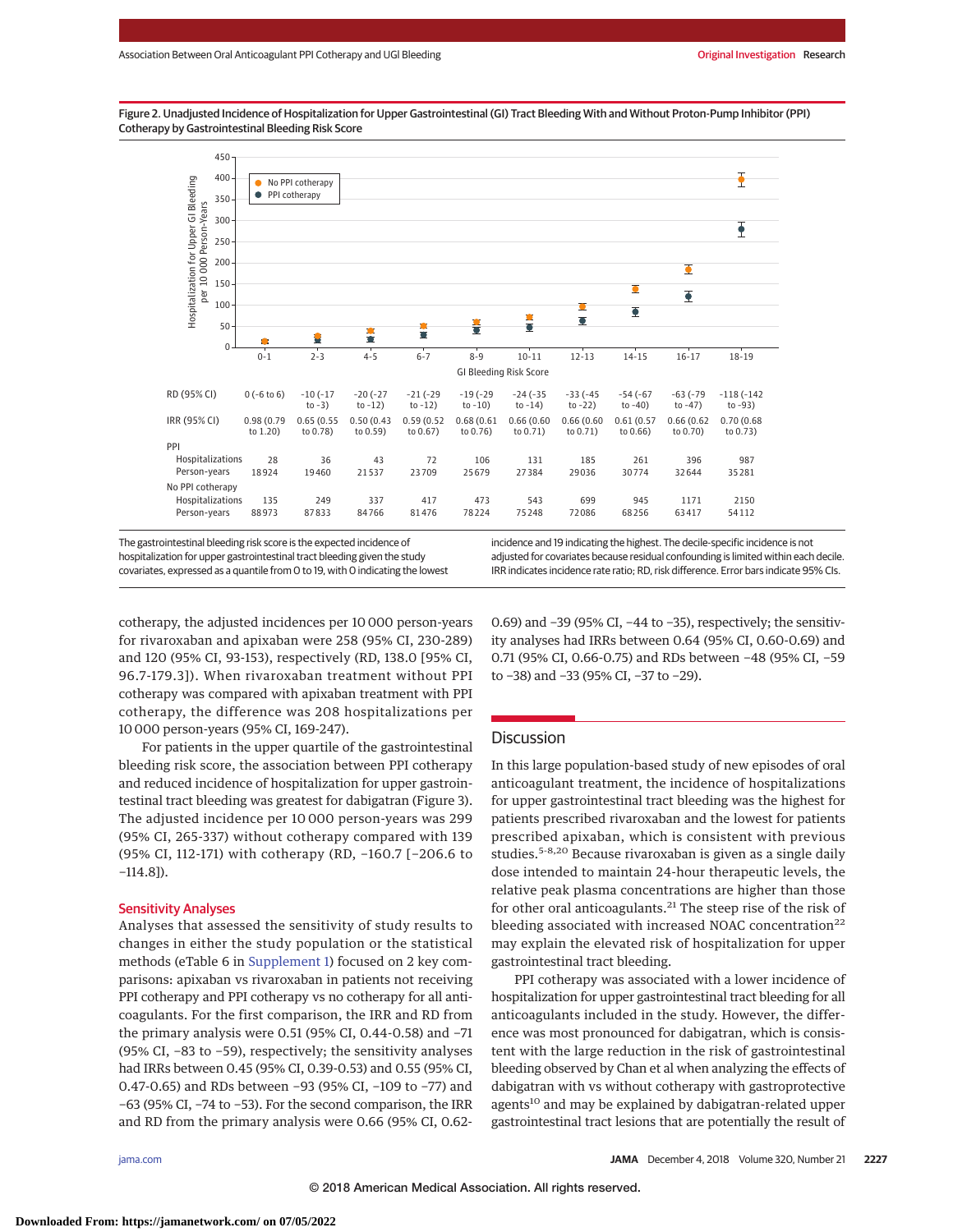Figure 3. Adjusted Incidence of Hospitalizations for Upper Gastrointestinal (GI) Tract Bleeding According to Quartiles of Gastrointestinal Bleeding Risk Score, Individual Oral Anticoagulant, and Proton Pump Inhibitor (PPI) Cotherapy



Quartiles 1 and 2 (A) were combined because the absolute differences in incidence between these quartiles were much lower than those for quartiles 3 (B) and 4 (C). The GI bleeding risk score is the expected incidence of hospitalization for upper GI bleeding given the study covariates, expressed as a quantile between 0 and 19. A score of 0 represents the lowest incidence and 19 represents the highest. Incidence within each group is adjusted for all covariates in eTable 3 in [Supplement 1](https://jama.jamanetwork.com/article.aspx?doi=10.1001/jama.2018.17242&utm_campaign=articlePDF%26utm_medium=articlePDFlink%26utm_source=articlePDF%26utm_content=jama.2018.17242) to reduce residual confounding within the quartiles of the gastrointestinal bleeding risk score. IRR indicates incidence rate ratio; RD, risk difference. Error bars indicate 95% CIs.

direct mucosal injury by the drug's tartaric acid core.<sup>23,24</sup> PPI cotherapy could prevent or heal these lesions, thus reducing the risk of bleeding during dabigatran treatment. Alternatively, some data indicate that PPIs decrease dabigatran bioavailability,<sup>25,26</sup> with the potential for reduced anticoagulation and decreased bleeding risk. The ongoing COMPASS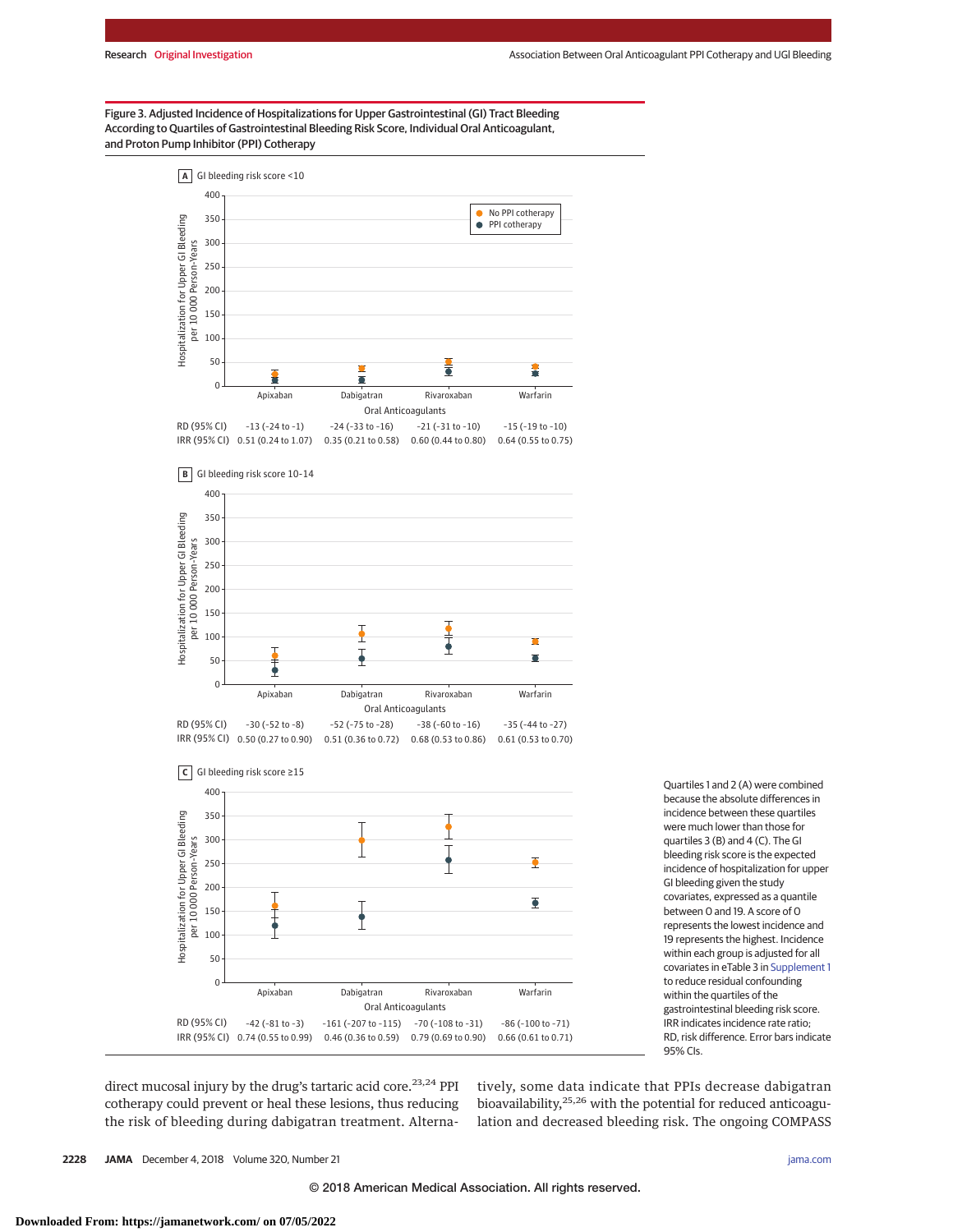trial<sup>27</sup> will provide further data on the benefits and risks of PPI cotherapy during anticoagulant treatment.

The association of both anticoagulant choice and PPI cotherapy with the risk of hospitalization for upper gastrointestinal tract bleeding varied markedly according to patient's underlying gastrointestinal risk. Indeed, the magnitude of absolute differences in incidence of hospitalization for upper gastrointestinal tract bleeding in the cohort was driven by the upper quartile of risk. For these patients, the difference in the annual incidence of hospitalization for upper gastrointestinal tract bleeding between the treatment strategies with the lowest and the highest gastrointestinal safety (rivaroxaban treatment without PPI and apixaban treatment with PPI, respectively) was 2.1 hospitalizations per 100 person-years. These findings indicate the potential benefits of a gastrointestinal bleeding risk assessment before initiating anticoagulant treatment.

## Limitations

This study had several limitations. First, there was potential misclassification of anticoagulant treatment, PPI cotherapy, and NSAID use among patients because these variables were determined from filled prescriptions, and Medicare restricts reimbursement for many over-the-counter drugs. Nevertheless, the resulting misclassification should bias to the null because it is likely to either be nondifferential, or, as is probable for NSAIDs, which cause gastrointestinal bleeding and are positively correlated with PPI cotherapy, $4$  lead to underestimation of PPI effects. Second, there could be confounding by unmeasured factors, such as aspirin exposure (diagnosed cardiovascular disease for which aspirin prophylaxis is recommended was a covariate) or *Helicobacter pylori* infection. However, the positive correlation between recorded risk factors for gastrointestinal bleeding and apixaban and PPI cotherapy suggests that bias due to unmeasured confounders should be conservative. The absence of protective associations of former PPI cotherapy with upper gastrointestinal tract bleeding and PPI cotherapy with bleeding at other gastrointestinal sites also suggests that confounding does not explain the study findings. Third, gastrointestinal bleeding risk was measured with a disease risk score,<sup>15-17</sup> an internal measure suitable for risk stratification within the study cohort $18,19$  that has not been studied in other populations. Fourth, there are limits to study generalizability. The cohort excluded patients who were previously hospitalized for gastrointestinal bleeding or who switched to a different anticoagulant during the study period, and consisted of Medicare enrollees, a population with a greater prevalence of anticoagulant treatment and risk of major upper gastrointestinal tract bleeding comparedwith younger populations.

## **Conclusions**

Among patients initiating oral anticoagulant treatment, incidence of hospitalization for upper gastrointestinal tract bleeding was the highest for rivaroxaban and lowest for apixaban. For each anticoagulant, the incidence was lower among patients receiving PPI cotherapy. These findings may inform assessment of risks and benefits when choosing anticoagulant agents.

## **ARTICLE INFORMATION**

**Accepted for Publication:** October 9, 2018.

**Author Affiliations:** Department of Health Policy, Vanderbilt University School of Medicine, Nashville, Tennessee (Ray, Smalley, Daugherty); Division of Rheumatology, Departments of Medicine and Pharmacology, Vanderbilt University School of Medicine, Nashville, Tennessee (Chung, Stein); Division of Clinical Pharmacology, Departments of Medicine and Pharmacology, Vanderbilt University School of Medicine, Nashville, Tennessee (Chung, Murray, Stein); Veterans Administration Tennessee Valley Health Care System, Nashville, (Chung, Smalley); Divisions of Cardiology, Departments of Medicine and Pharmacology, Vanderbilt University School of Medicine, Nashville, Tennessee (Murray); Division of Gastroenterology, Departments of Medicine and Pharmacology, Vanderbilt University School of Medicine, Nashville, Tennessee (Smalley); Division of Biostatistics, Departments of Medicine and Pharmacology, Vanderbilt University School of Medicine, Nashville, Tennessee (Dupont).

**Author Contributions:** Dr Ray had full access to all of the data in the study and takes responsibility for the integrity of the data and the accuracy of the data analysis.

Concept and design: Ray, Chung, Murray, Smalley, Stein.

Acquisition, analysis, or interpretation of data: Ray, Chung, Daugherty, Dupont, Stein. Drafting of the manuscript: Ray, Murray.

Critical revision of the manuscript for important intellectual content: Ray, Chung, Smalley, Daugherty, Dupont, Stein. Statistical analysis: Ray, Dupont. Obtained funding: Ray. Administrative, technical, or material support: Chung, Daugherty. Supervision: Ray, Murray.

**Conflict of Interest Disclosures:** None reported.

**Funding/Support**: This study was supported in part by a grant from the National Heart, Lung, and Blood Institute (HL114518). Dr Chung was funded by grants from the National Institute of Arthritis and Musculoskeletal and Skin Diseases (K23AR064768) and the Rheumatology Research Foundation Career Development K Supplement.

**Role of the Funder/Sponsor:** The funders had no role in the design and conduct of the study; collection, management, analysis, and interpretation of the data; preparation, review, or approval of the manuscript; and decision to submit the manuscript for publication.

**Additional Contributions:** Access to study data was provided by the Virtual Research Data Center of the US Centers for Medicare & Medicaid Services.

## **REFERENCES**

**1**. Ruff CT, Giugliano RP, Braunwald E, et al. Comparison of the efficacy and safety of new oral anticoagulants with warfarin in patients with atrial fibrillation: a meta-analysis of randomised trials.

## Lancet. 2014;383(9921):955-962. doi[:10.1016/S0140](https://dx.doi.org/10.1016/S0140-6736(13)62343-0) [-6736\(13\)62343-0](https://dx.doi.org/10.1016/S0140-6736(13)62343-0)

**2**. Connolly SJ, Ezekowitz MD, Yusuf S, et al. Dabigatran versus warfarin in patients with atrial fibrillation. N Engl J Med. 2009;361(12):1139-1151. doi[:10.1056/NEJMoa0905561](https://dx.doi.org/10.1056/NEJMoa0905561)

**3**. Mazurek M, Lip GYH. Gastrointestinal bleeding and direct oral anticoagulants amongst patients with atrial fibrillation in the "real world". Gastroenterology. 2017;152(5):932-934. doi[:10.1053](https://dx.doi.org/10.1053/j.gastro.2017.02.027) [/j.gastro.2017.02.027](https://dx.doi.org/10.1053/j.gastro.2017.02.027)

**4**. Ray WA, Chung CP, Murray KT, et al. Association of proton pump inhibitors with reduced risk of warfarin-related serious upper gastrointestinal bleeding. Gastroenterology. 2016;151(6):1105-1112. doi[:10.1053/j.gastro.2016.08.054](https://dx.doi.org/10.1053/j.gastro.2016.08.054)

**5**. Graham DJ, Reichman ME, Wernecke M, et al. Stroke, Bleeding, and mortality risks in elderly medicare beneficiaries treated with dabigatran or rivaroxaban for nonvalvular atrial fibrillation. JAMA Intern Med. 2016;176(11):1662-1671. doi[:10.1001](https://jama.jamanetwork.com/article.aspx?doi=10.1001/jamainternmed.2016.5954&utm_campaign=articlePDF%26utm_medium=articlePDFlink%26utm_source=articlePDF%26utm_content=jama.2018.17242) [/jamainternmed.2016.5954](https://jama.jamanetwork.com/article.aspx?doi=10.1001/jamainternmed.2016.5954&utm_campaign=articlePDF%26utm_medium=articlePDFlink%26utm_source=articlePDF%26utm_content=jama.2018.17242)

**6**. Abraham NS, Noseworthy PA, Yao X, Sangaralingham LR, Shah ND. Gastrointestinal safety of direct oral anticoagulants: a large population-based study. Gastroenterology. 2017;152 (5):1014-1022. doi[:10.1053/j.gastro.2016.12.018](https://dx.doi.org/10.1053/j.gastro.2016.12.018)

**7**. Li XS, Deitelzweig S, Keshishian A, et al. Effectiveness and safety of apixaban versus warfarin in non-valvular atrial fibrillation patients in "real-world" clinical practice. a propensity-matched